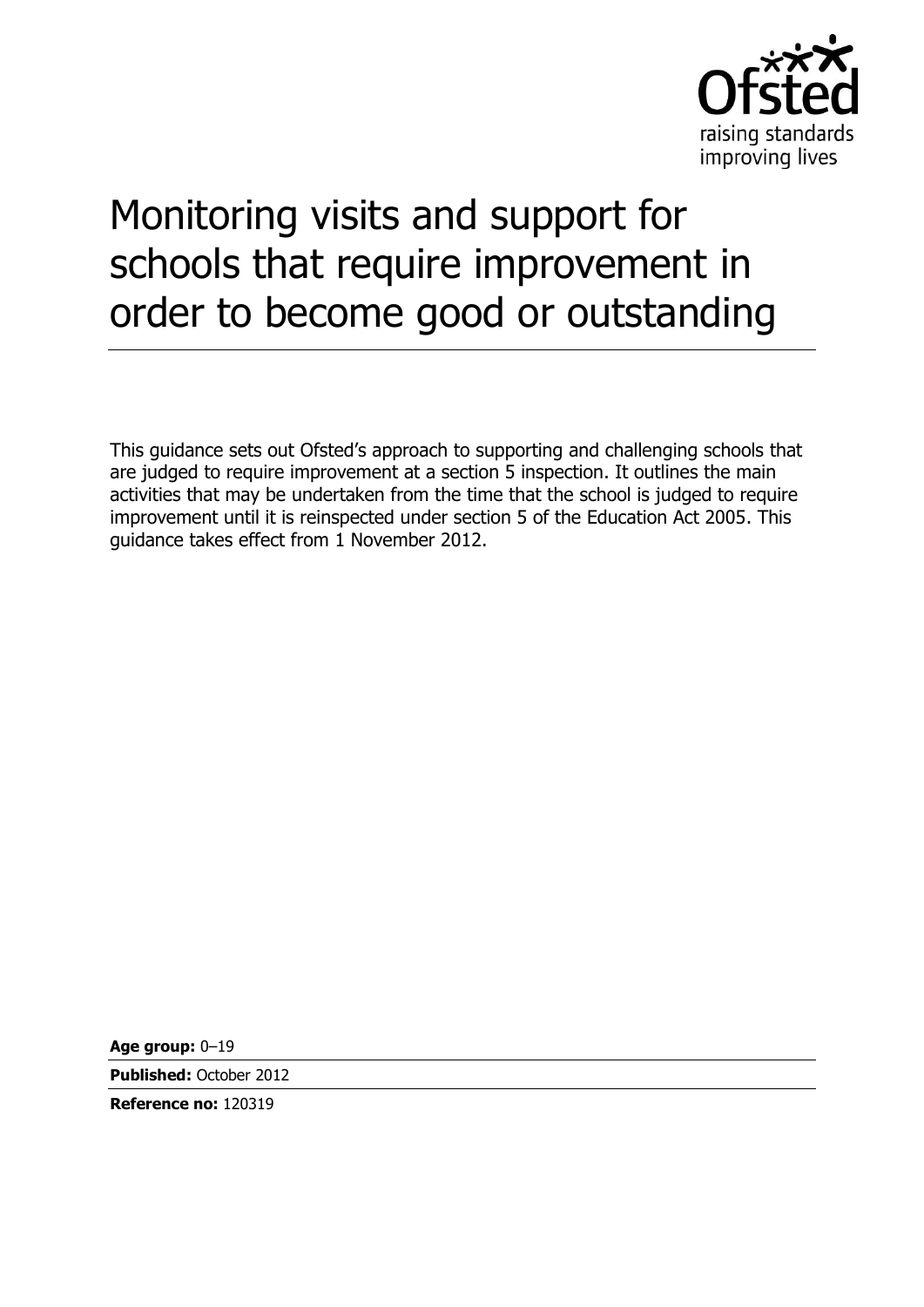The Office for Standards in Education, Children's Services and Skills (Ofsted) regulates and inspects to achieve excellence in the care of children and young people, and in education and skills for learners of all ages. It regulates and inspects childcare and children's social care, and inspects the Children and Family Court Advisory Support Service (Cafcass), schools, colleges, initial teacher training, work-based learning and skills training, adult and community learning, and education and training in prisons and other secure establishments. It assesses council children's services, and inspects services for looked after children, safeguarding and child protection.

If you would like a copy of this document in a different format, such as large print or Braille, please telephone 0300 123 1231, or email enquiries@ofsted.gov.uk.

You may reuse this information (not including logos) free of charge in any format or medium, under the terms of the Open Government Licence. To view this licence, visit http://www.nationalarchives.gov.uk/doc/open-government-licence/ write to the Information Policy Team, The National Archives, Kew, London TW9 4DU, or email: psi@nationalarchives.gsi.gov.uk.

This publication is available at www.ofsted.gov.uk/resources/120319.

Interested in our work? You can subscribe to our website for news, information and updates at www.ofsted.gov.uk/user.

Piccadilly Gate Store St Manchester M1 2WD

T: 0300 123 1231 Textphone: 0161 618 8524 E: enquiries@ofsted.gov.uk W: www.ofsted.gov.uk

No. 120319 © Crown copyright 2012

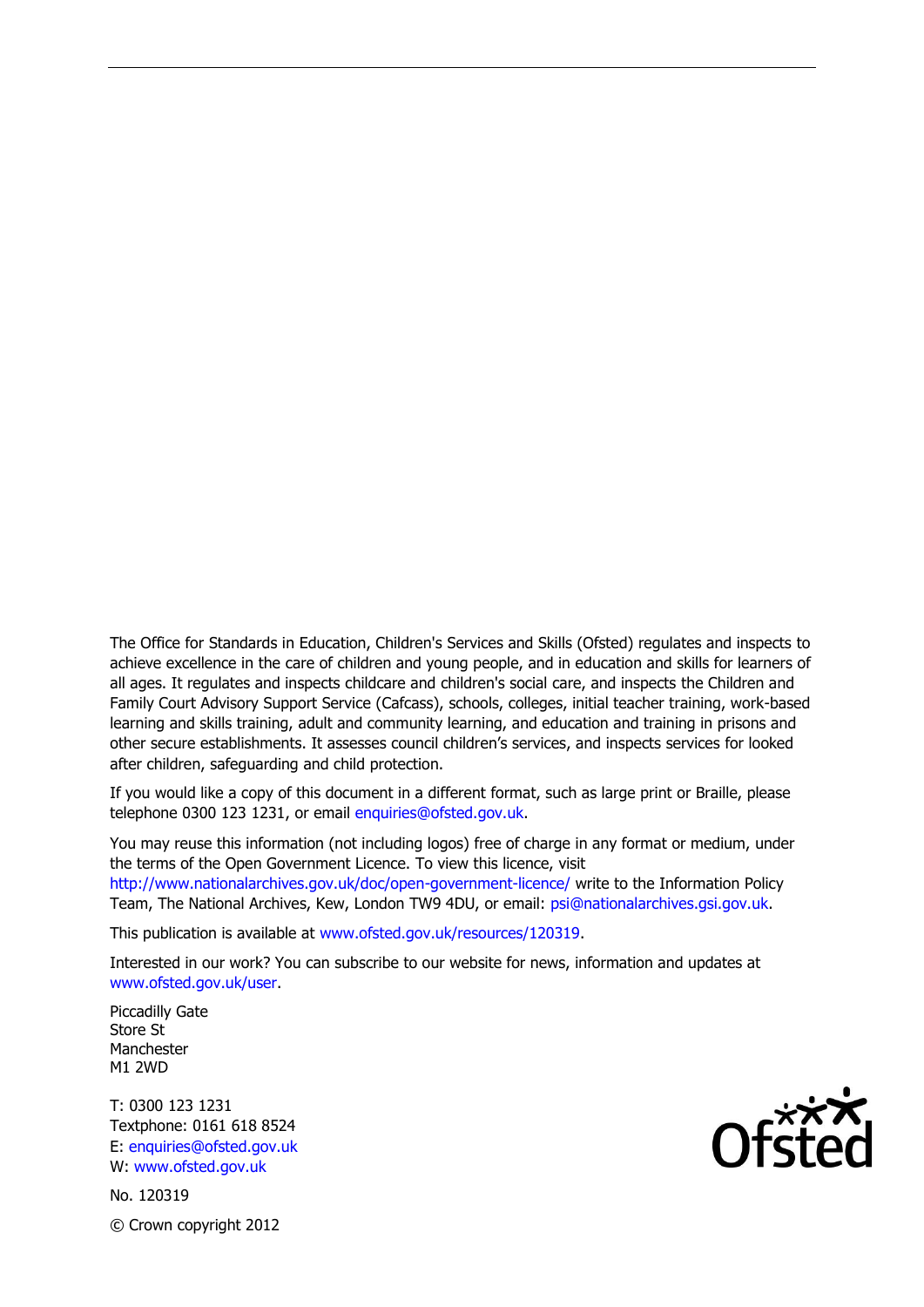# **Contents**

| <b>Introduction</b>                                           |   |
|---------------------------------------------------------------|---|
| <b>Focus of the monitoring visit</b>                          | 4 |
| <b>Conducting the monitoring visit</b>                        | 5 |
| <b>Notification</b>                                           | 5 |
| Monitoring visit activities                                   | 6 |
| Reporting on the monitoring visit                             | 7 |
| Inspection evidence                                           | 8 |
| Evaluation of the arrangements (autumn term only)             | 8 |
| Annex A. Strategies for further challenge and support         | 9 |
| Ofsted's general duty to promote improvement                  | 9 |
| Considering what further improvement activity will take place | 9 |
| Strategies for support and challenge to schools               | 9 |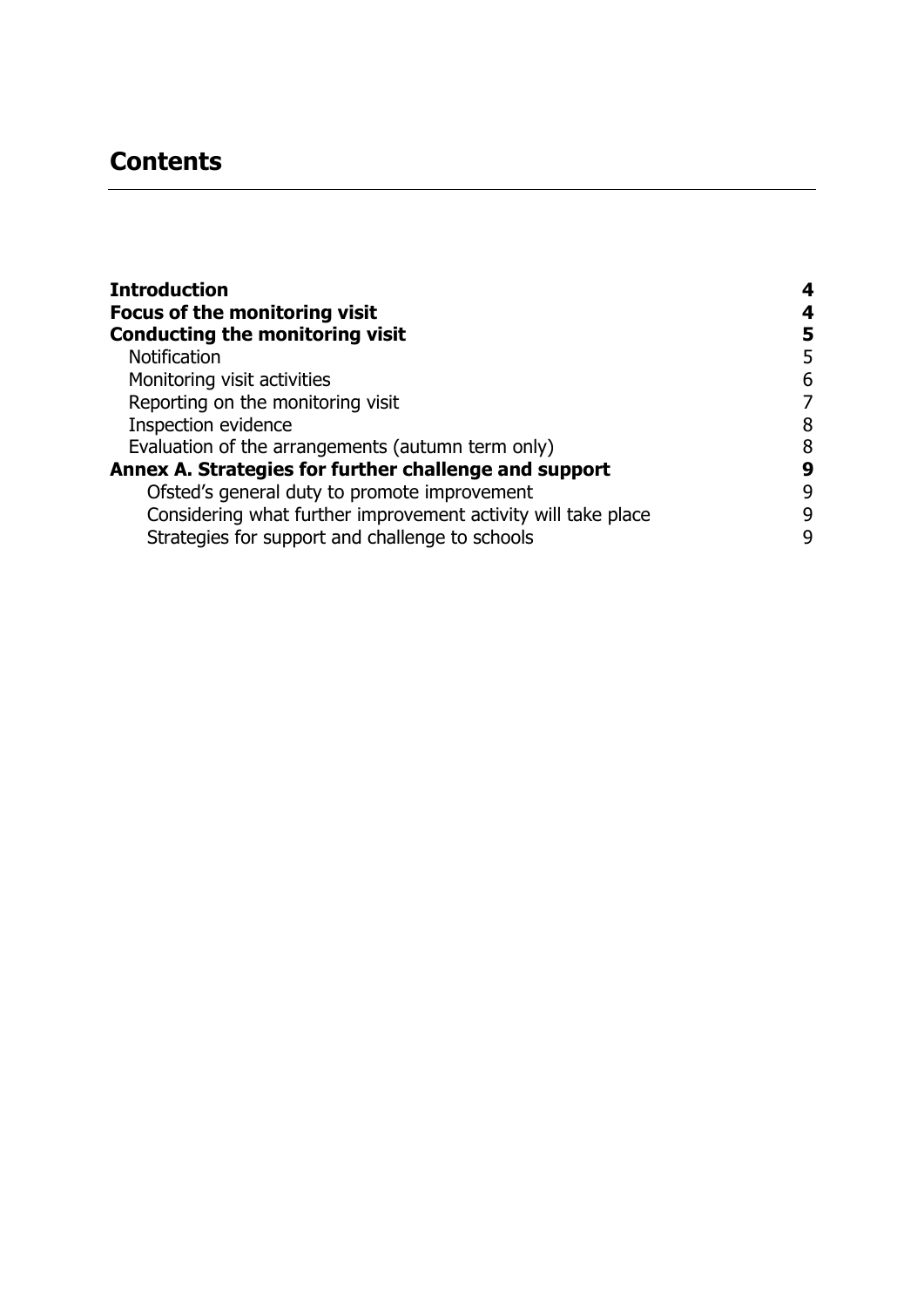

# <span id="page-3-0"></span>**Introduction**

- 1. This guidance explains how Her Majesty's Inspectors (HMI) will monitor and support schools that were judged to require improvement at their most recent section 5 inspection. Schools that require improvement in order to become good or outstanding are not 'schools causing concern', as set out in the Education Act 2005. Nonetheless, Ofsted is committed to monitoring and supporting these schools until they are judged to be good or outstanding.
- 2. Schools judged to require improvement will receive an initial monitoring inspection visit usually within four to six weeks of the publication of the section 5 inspection report. This visit will be carried out under section 8 of the Education Act 2005 by an HMI. Where leadership and management were judged to be good at the recent section 5 inspection, the school will not normally receive such a visit.
- 3. Following the initial monitoring visit, the HMI will recommend whether or not further monitoring visits and/or other activity should occur to encourage the school's improvement so that the school is judged good or outstanding at its next section 5 inspection. Where an HMI is of the opinion that a school is ready for inspection, they may recommend that the next section 5 inspection be brought forward.

# <span id="page-3-1"></span>**Focus of the monitoring visit**

- 4. The initial monitoring visit will focus on:
	- $\blacksquare$  reviewing with the school the progress it is making in ensuring that the key areas for improvement identified at the most recent section 5 inspection are being addressed effectively and with sufficient urgency
	- $\blacksquare$  examining with leaders and managers (including by meeting with the governing body and other responsible authorities) whether the fundamental actions needed to improve the school – for example, in relation to the quality of teaching, management of performance, and governance – are being taken (pupils are unlikely to be well served by a school that has focused on peripheral matters rather than on the core issues that need tackling before the school can be good or outstanding)
	- $\blacksquare$  identifying with leaders and managers (including by meeting with the governing body and other responsible authorities) any other possible barriers to the implementation of the action plan and progress towards becoming a good or outstanding school
	- $\blacksquare$  reviewing the impact of external support with leaders and managers, and examining whether this support is being deployed and delivered in the most effective manner to secure school improvement
	- $\blacksquare$  determining the nature and timing of further activity by HMI to support improvement (see annex A)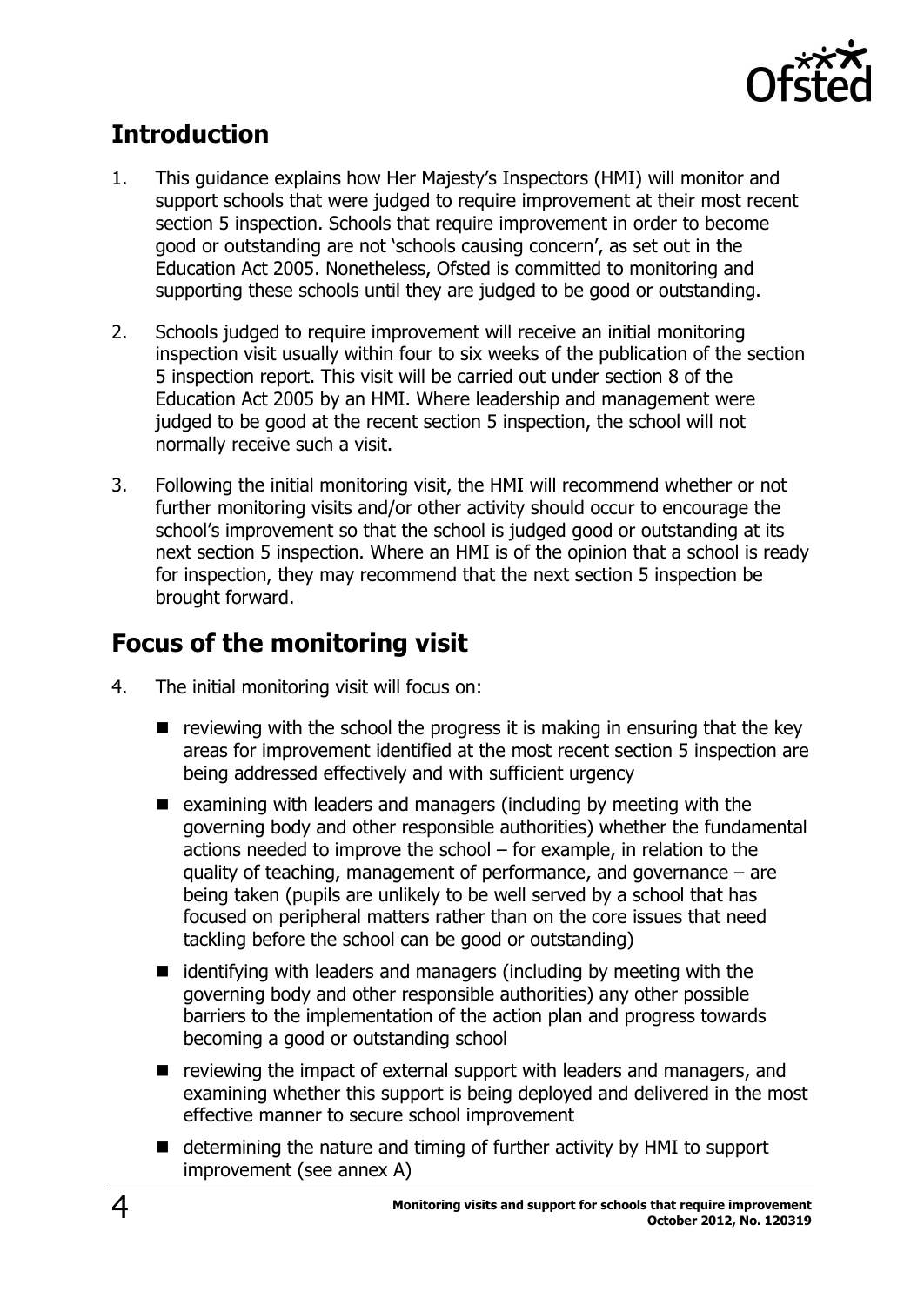

- $\blacksquare$  following any further activity, recommending whether or not the school is ready for a section 5 inspection.
- 5. All monitoring visits are carried out in accordance with the code of conduct for inspectors as set out in *The framework for school inspection*.<sup>1</sup> However, this monitoring visit is not subject to the same procedures as a section 5 inspection and HMI will adjust the way they work to reflect the circumstances of the school.
- 6. Schools judged to require improvement are not required to prepare a separate action plan but are expected to amend their existing plans to address the areas for improvement identified by the section 5 inspection.
- 7. All schools requiring improvement will be reinspected under section 5 of the Education Act 2005 no later than 24 months after the inspection at which the school was judged to require improvement.
- 8. Further general guidance, briefing papers on school inspections and other materials are available on Ofsted's [website.](http://www.ofsted.gov.uk/schools/for-schools/inspecting-schools/inspecting-maintained-schools/main-inspection-documents-for-inspectors)

# <span id="page-4-0"></span>**Conducting the monitoring visit**

- 9. The HMI will not normally be accompanied by another inspector on the initial visit.
- 10. Where a school that requires improvement has residential or boarding provision, the lead inspector should inform the Managing Inspector, Operational Lead for the Welfare Inspection of Boarding Schools<sup>2</sup> (autumn term only).

## <span id="page-4-1"></span>**Notification**

-

- 11. The HMI will telephone the school up to five days before the start of the visit to ensure that members of the governing body and representatives of the local authority or other appropriate authority are available when the visit takes place.
- 12. If the headteacher is unavailable, the HMI should ask to speak to the next most senior member of staff, ensuring that the headteacher will be in school on the day of the inspection. Once the inspection has been confirmed, the HMI will inform the inspection service provider (ISP), who will send formal confirmation of the visit to the school by email.During the initial telephone call the HMI will:

 $1$  The framework for school inspection from September 2012, Ofsted, 2012; [http://www.ofsted.gov.uk/resources/framework-for-school-inspection-september-2012-0.](http://www.ofsted.gov.uk/resources/framework-for-school-inspection-september-2012-0)

 $2$  Further guidance for education and social care inspectors on conducting integrated monitoring inspections is available in *Conducting additional inspections of independent schools* (090060), Ofsted, 2012; [www.ofsted.gov.uk/resources/090060.](http://www.ofsted.gov.uk/resources/090060)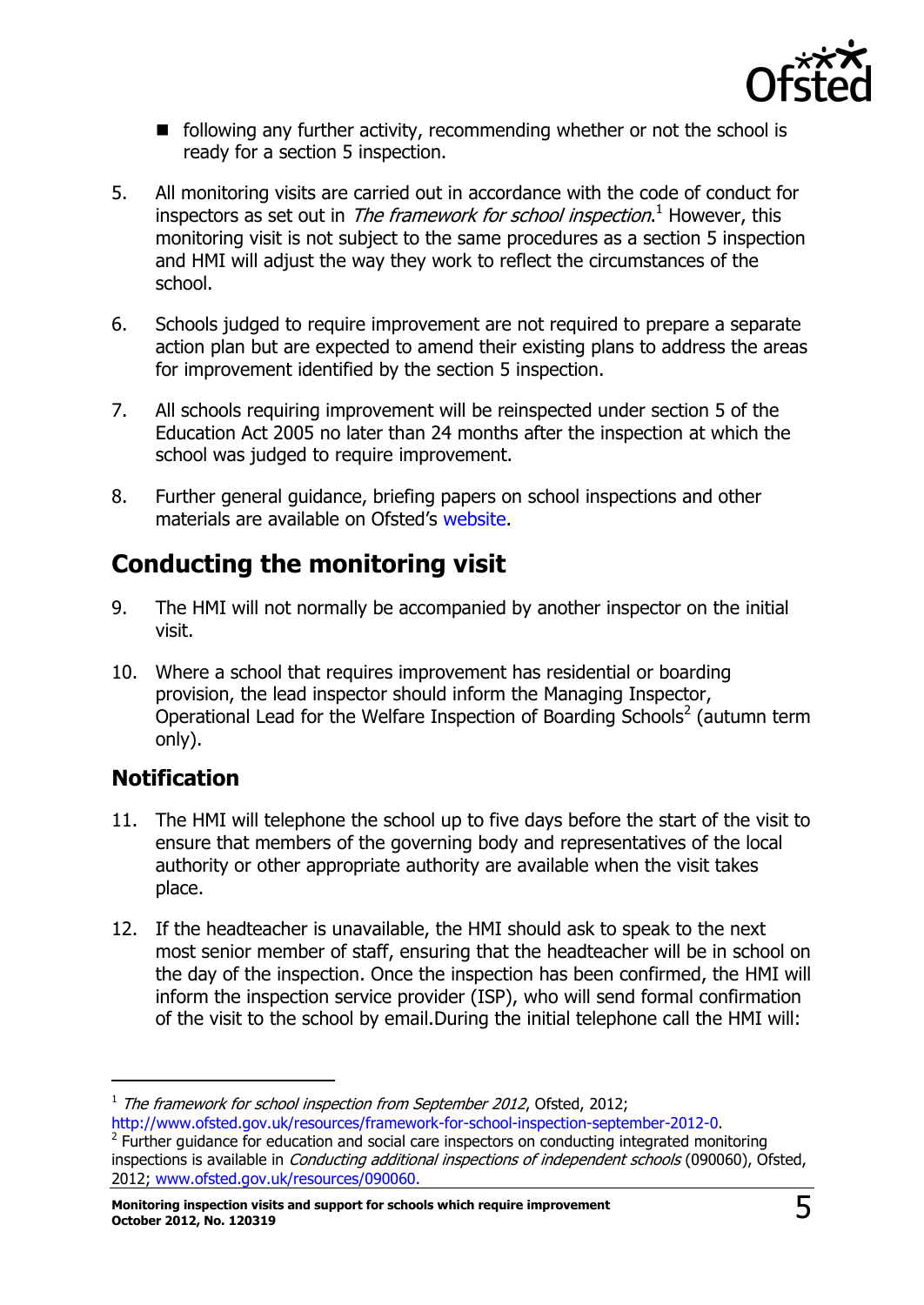

- $\blacksquare$  confirm the date of the visit
- $\blacksquare$  make sure that the headteacher will be present on the day of the visit, understands the purpose of the visit and has the opportunity to discuss any specific focus
- confirm that the school is able to inform the governing body and the local authority/proprietor/sponsor and that the HMI will wish to speak to them during the visit or, where necessary, that the HMI will make alternative arrangements to speak with them
- explain that the visit is carried out under section  $8(2)$  of the Education Act 2005.
- 13. **Requests for a deferral** will be handled in accordance with Ofsted's policy about the deferral of inspections.<sup>3</sup>

## <span id="page-5-0"></span>**Monitoring visit activities**

- 14. The HMI will arrive at the school on the day of the visit at the time agreed during the initial telephone conversation.
- 15. On arrival at the school the lead inspector must show their identity badge and ask to see the headteacher. The headteacher should be advised that they may phone the National Business Unit (telephone: 0300 123 4234) to check on the identity of the lead inspector if they wish to do so.
- 16. During the initial visit the HMI will usually:
	- $\blacksquare$  meet with the headteacher/deputy headteacher or other senior leaders this meeting should establish a working relationship and focus on the actions taken so far to tackle the reasons why the school is not yet good, critically evaluating the quality of improvement planning, the progress made in implementing the plan and the expected impact of the actions taken
	- conduct separate meetings with representatives of the local authority/proprietor/sponsor; and the Chair and members of the governing body, to establish what progress has been made, including progress with any review of governance
	- undertake other activities as may be required to gather evidence about, for example, the quality of the leadership of teaching, including records of teacher performance, planning and assessment, observations, work scrutiny and minutes of governing body meetings
	- $\blacksquare$  ask the school to encourage parents and carers to use Parent View to contribute/record their views about the school's progress.
	- $\blacksquare$  meet with pupils where possible

-

 $3$  Deferral of inspections: information for schools, Ofsted, 2010; [www.ofsted.gov.uk/resources/deferral-of-inspections-information-for-schools.](http://www.ofsted.gov.uk/resources/deferral-of-inspections-information-for-schools)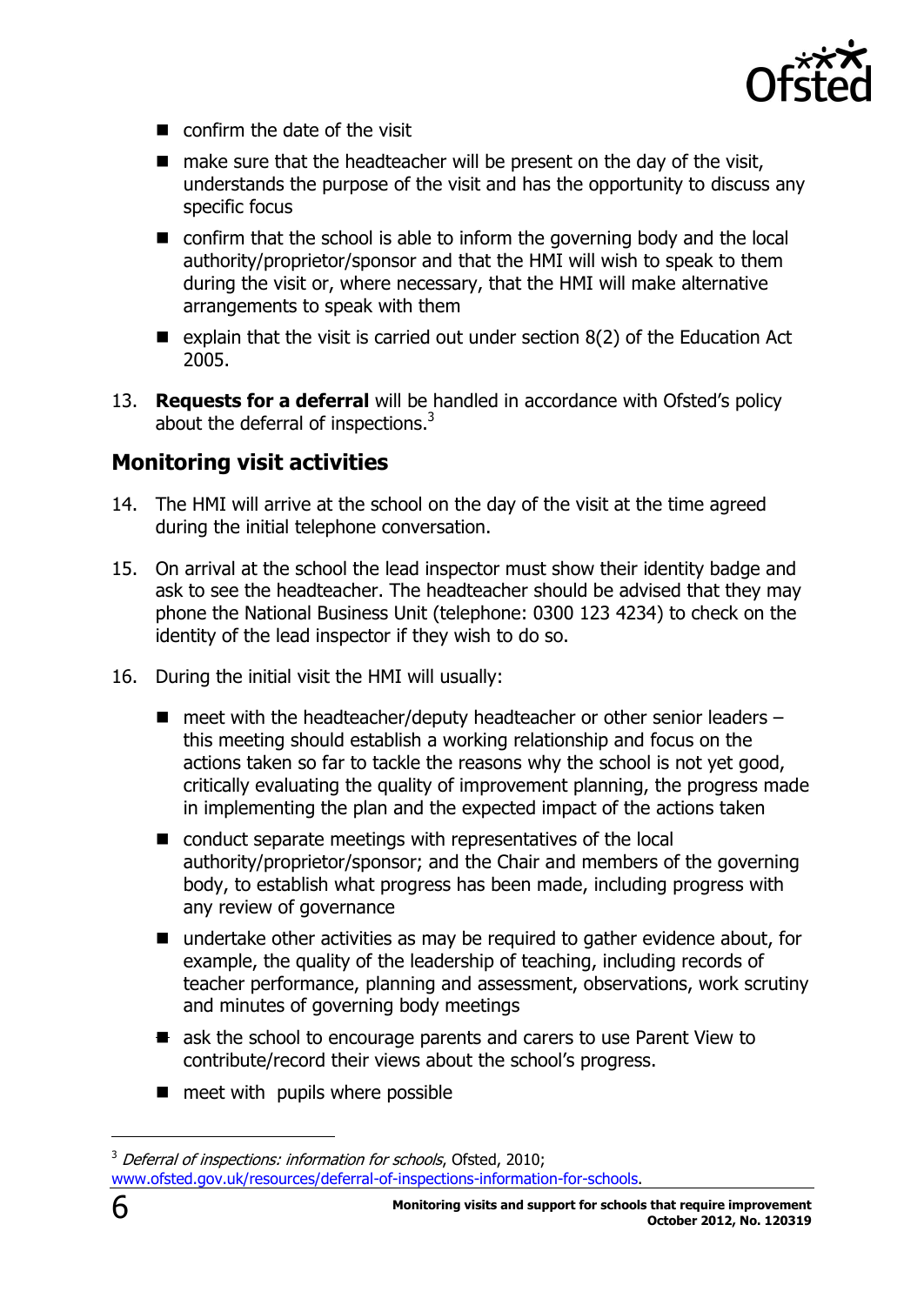

- $\blacksquare$  plan time to reflect, draft the monitoring letter and consider what, if any, further challenge or support is required
- discuss with the headteacher the next steps, including any possible further monitoring visits or other improvement activity
- $\blacksquare$  conduct a final feedback meeting with key stakeholders, including as many governors as possible.
- 17. Where a further monitoring visit is considered necessary, this will take place after a suitable interval and in advance of the next section 5 inspection.
- 18. Where concerns about the school, its leadership and management or its governance are identified by HMI during a visit or subsequently, these will be identified clearly and specific recommendations relating to these concerns will be made by HMI.
- 19. Where a visit identifies serious concerns about aspects of the school's performance, including the safeguarding of pupils, that were not identified in the previous section 5 inspection or in any earlier monitoring visits, these must be considered by the HMI and reported to the school. Such serious concerns could also lead to the next section 5 inspection being brought forward.

## <span id="page-6-0"></span>**Reporting on the monitoring visit**

- 20. The content of the letter written at the end of the visit will include:
	- $\blacksquare$  the date of the vist and whether it was a first, or subsequent, visit
	- $\blacksquare$  the evidence gathered during the visit
	- $\blacksquare$  the context of the school
	- $\blacksquare$  the impact of the work being done to improve the school and the progress being made since the recent inspection, making specific reference to the effectiveness of governors in holding the school to account and/or progress with any review of governance
	- $\blacksquare$  the suitability of the school's plans to tackle the areas requiring improvement identified at the recent inspection and any recommendations by the HMI
	- $\blacksquare$  the quality and impact of any external support.
- 21. The arrangements for writing the monitoring visit letter are as follows.
	- $\blacksquare$  The HMI will complete the brief letter towards the end of the monitoring visit day. This will be sent to the appropriate inspection service provider (ISP) within three days of the monitoring visit taking place.
	- The lead inspector is responsible for the quality and accuracy of the letter.
	- Within 10 days of the end of the visit, the ISP will prepare the final version of the letter reporting on the visit for publication, which will be submitted to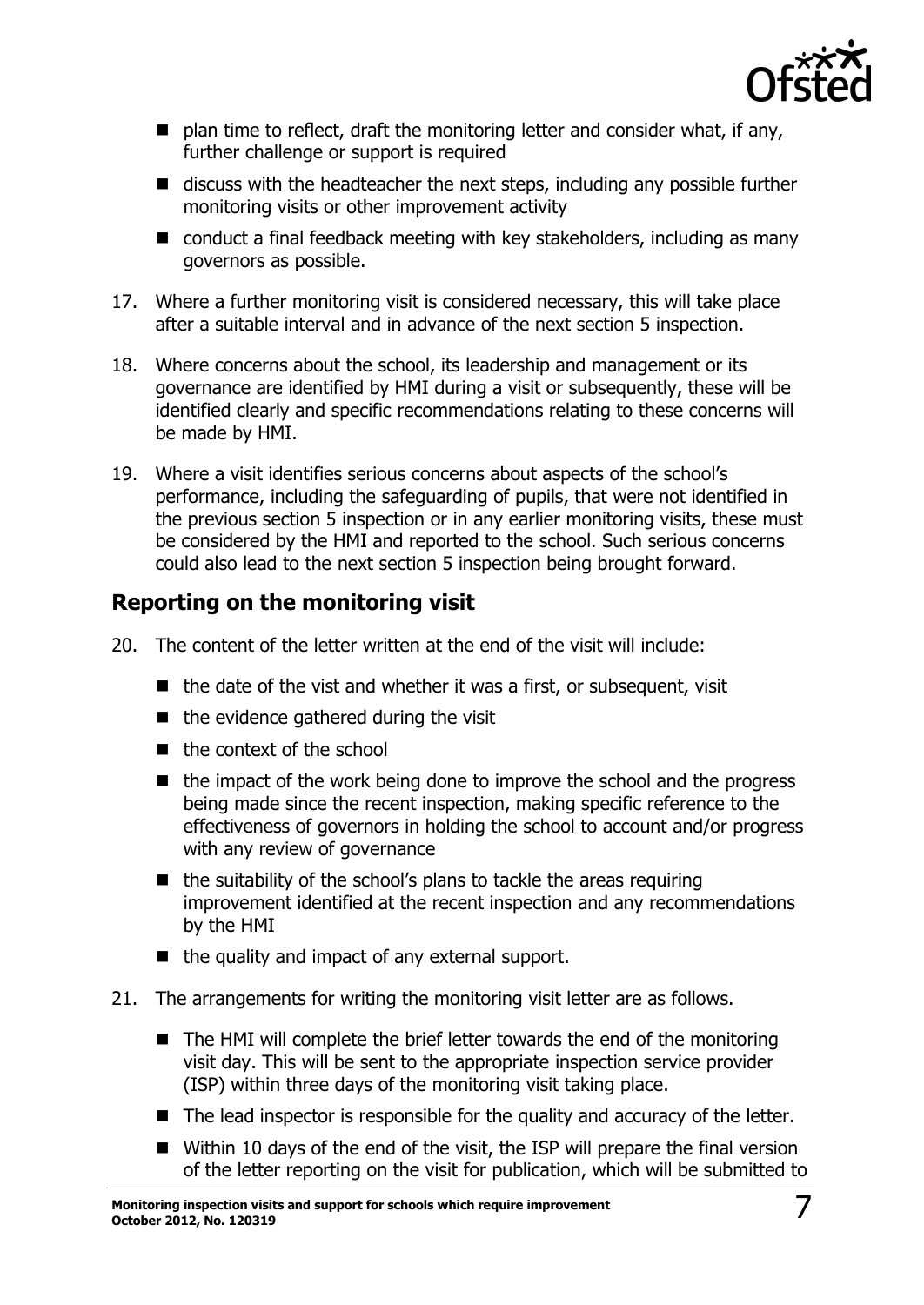

Ofsted through the data exchange and sent to the headteacher and copied (as appropriate) to:

- $-$  the appropriate authority (e.g. Chair of the governing body/interim executive board)
- $-$  the local authority
- $-$  the academy chain where relevant
- $-$  the diocese (for voluntary aided and voluntary controlled schools)
- the Education Funding Agency (EFA) if the school has a sixth form
- the person or body responsible for appointing foundation governors if the school has a foundation
- $-$  the lead inspector.
- 22. Completed letters should be sent as one document and given the following file name: D school name, visit number  $(1 =$  first visit,  $2 =$  second...) RI (that is, D school name 2 RI) and emailed to the ISP within three working days of the end of the inspection.
- 23. Ofsted will publish this letter on its website within 15 days of the visit.

#### <span id="page-7-0"></span>**Inspection evidence**

- 24. Lead inspectors may retain copies of inspection evidence until the school is reinspected under section 5 of the Education Act 2005, but must do so in line with Ofsted's information assurance policy and procedures.
- 25. Inspection evidence gathered during a monitoring visit will not normally be used as part of the evidence for the subsequent section 5 inspection. However, where a section 5 inspection is carried out because of serious concerns raised during a visit about the quality of education provided, inspectors may use the evidence gathered during the visit. In such a case, the extent of any use will be made clear to those responsible for leading and managing the school.

## <span id="page-7-1"></span>**Evaluation of the arrangements (autumn term only)**

26. During the autumn term 2012, senior HMI will make contact with the headteacher/governing body and/or other appropriate authority in a sample of those schools visited in the autumn term. The purpose of the contact is to ascertain their views about the impact of these visits in promoting improvement. This feedback will be taken account of in any revision to this guidance.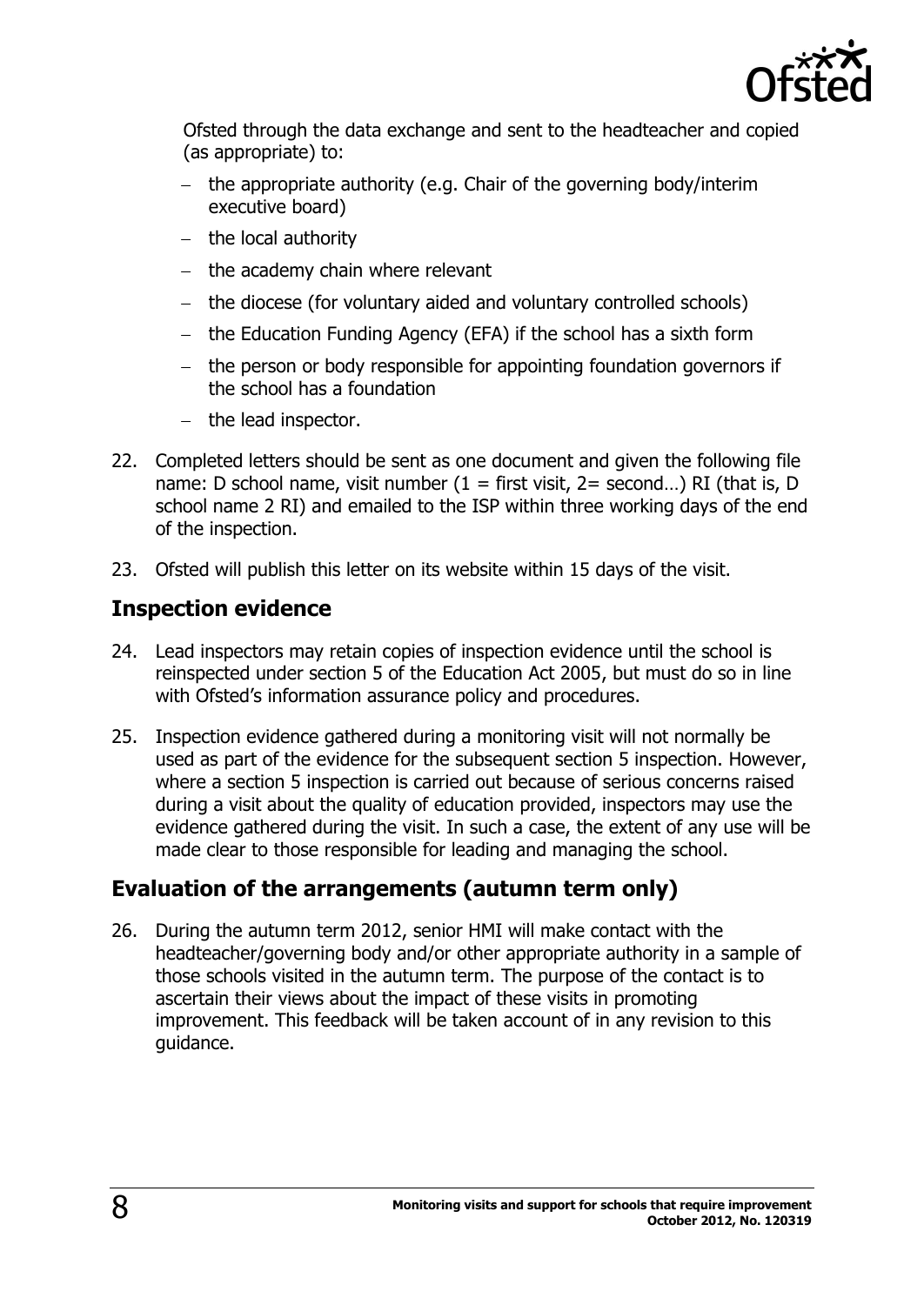

## <span id="page-8-0"></span>**Annex A. Strategies for further challenge and support**

#### <span id="page-8-1"></span>**Ofsted's general duty to promote improvement**

- 1. Ofsted has a range of duties under s117 (1) Education and Inspections Act 2006. One of these is to perform its functions for the general purpose of encouraging improvement in the services it inspects and regulates. Inspection and regulation are the principal way of identifying strengths and weaknesses in the quality of provision and bringing about improvement for Ofsted. However, additional monitoring and support are being introduced for those schools that are not yet good.
- 2. HMI will visit those schools that require improvement, where leadership and management are not yet good or outstanding, to provide support and challenge in making the progress necessary to be judged good or outstanding at their next section 5 inspection.
- 3. The arrangements for the monitoring visits are set out in the above guidance. A key element of the visits, and any subsequent visits, is the careful consideration of what further improvement activity should take place to support the school, including improvement activity led by HMI.
- 4. For the academic year 2012/13, any further improvement activity after the initial visit will usually take place only from 1 January 2013.

#### <span id="page-8-2"></span>**Considering what further improvement activity will take place**

5. During the initial and any subsequent visit, the HMI will consider what further actions are needed to ensure that the school makes the progress necessary for it to be judged good or outstanding at its next section 5 inspection. In doing so, the HMI will consider also the extent and nature of any further HMI challenge and support. In some circumstances, for example, where the HMI and the school are of the opinion that the school would benefit from substantial activity, the HMI will discuss next steps and further actions with senior managers at Ofsted before confirming these to the school.

#### <span id="page-8-3"></span>**Strategies for support and challenge to schools**

6. The following is an indicative range of challenge and support strategies that HMI may choose to employ and/or recommend when visiting a school or subsequently. The strategies are not mutually exclusive and the list is not exhaustive. HMI may recommend other activities that suit the specific circumstances of the school. HMI will be expected to use their time and available resources when supporting and challenging schools in a flexible way, within the overall available time, to support the school in improving the quality of education it provides before the next section 5 inspection.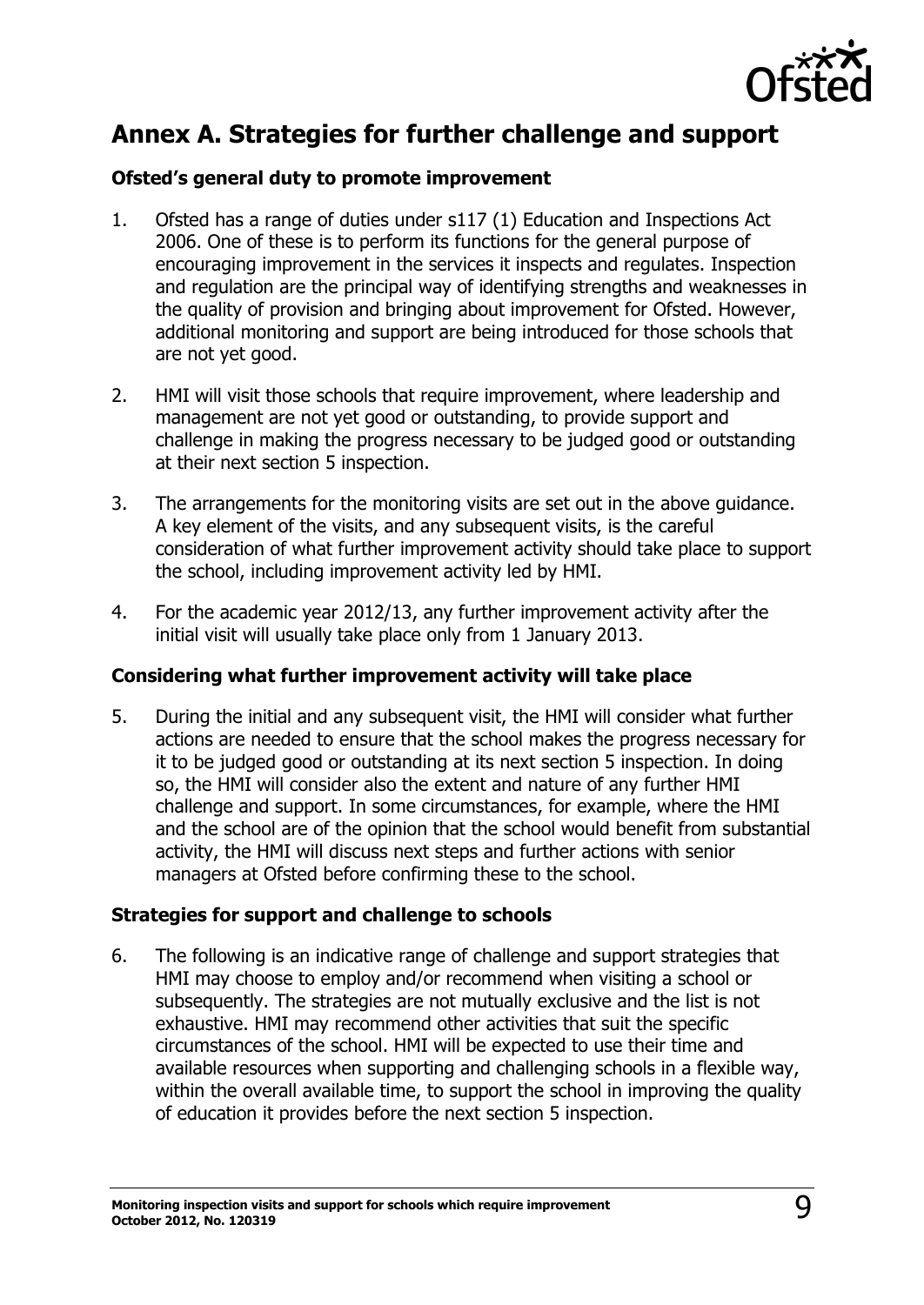

- 7. Following the initial monitoring visit, and taking account of the local circumstances of the school and the support that may be in place or available, the HMI may recommend one or more of the following:
	- an invitation to school leaders to attend an Ofsted improvement seminar covering the range of common weaknesses as identified through inspection evidence; this is likely to include improving the quality of teaching, performance management, governance, and assessment and planning to meet the needs of all pupils
	- the HMI attending a governors' meeting to explain, using Ofsted evidence, how governors can assist in ensuring that a school moves from requires improvement to good
	- a meeting with local and other relevant authorities to discuss progress being made towards becoming a good school
	- $\blacksquare$  establishing stronger links with other local schools to learn from their strengths, as well as to work together on shared issues.
	- $\blacksquare$  the HMI offering to arrange a visit for senior leaders and governors to another school
	- establishing links with the National College, for example to access support for the leadership of teaching, improving and/or reviewing governance and developing middle leaders and managers
	- accessing existing local and regional networks and support such as National Leaders of Education, Local Leaders of Education and Specialist Leaders of Education
	- school leaders attending a specific subject or aspect best practice seminar led by HMI, drawing on Ofsted evidence, such as on improving teaching and outcomes for pupils in mathematics and/or English
	- $\blacksquare$  a further one-day monitoring visit by the HMI with a specific focus
	- a short visit to the school by the HMI to meet with the headteacher to check on progress
	- $\blacksquare$  a meeting between the HMI with other staff, or groups of staff, in the school to review progress against agreed action plans and/or to share good practice
	- $\blacksquare$  the HMI meeting with middle leaders and managers in the school to discuss how teaching can be strengthened
	- joint observation of a particular subject or aspect by the HMI and senior/middle leaders
	- a short visit to the school by the HMI to assess levels of pupils' progress by carrying out scrutiny of pupils' work
	- **arranging a subject inspection visit.**